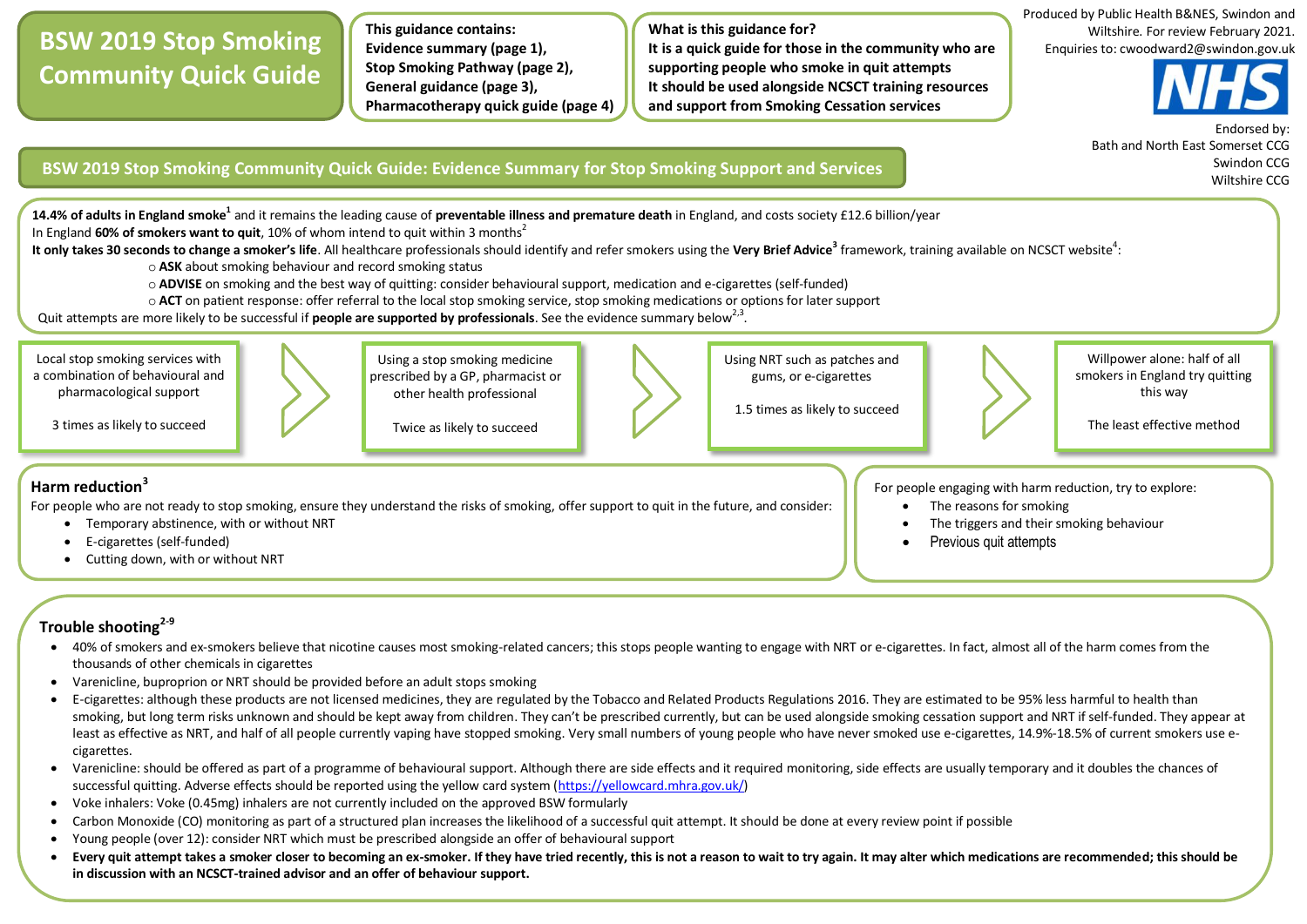

Buproprion  $\parallel$  Within first 2 weeks of treatment

Burgo date the first 2 weeks of treatment 2 weeks of the first 2 weeks of the first 2 weeks of the first 2 weeks of the first 2 weeks of the first 2 weeks of the first 2 weeks of the first 2 weeks of the first 2 weeks of t

Advise patient that:

- Pharmacotherapy is not a magic cure but it can make quitting easier (reduces urges to smoke and discomfort some smokers experience when trying to quit). See Evidence Summary page 1.
- All pharmacotherapy has side effects and restrictions for certain patient groups. See Medication Summary page 4. Some of these side effects are temporary and overlap with symptoms of nicotine-withdrawal, others may persist
- Regular appointments are needed during a quit attempt, to provide support, review choice of medication and progress of quit attempt
- Medications cannot be prescribed long term, but NRT can be used to prevent relapse

Together with the patient, consider relapse prevention with NRT, or an extended course of varenicline for an additional 12 weeks

## Notes

pharmacist

VBA: Very Brief Advice. See Evidence Summary Page 1.

Behavioural support: scheduled individual or group meetings with trained smoking cessation counsellors. Typically weekly for at least 4 weeks after a quit date.

- Text messaging can be an add on to behavioural support
- Training in smoking cessation is available through NCSCT

This pathway uses NICE Guidance NICE Guidance NICE Guidance NICE Guidance NICE Guidance NG92, and NCSCT best p<br>This pathway uses NICE Guidance NICE Guidance NICE Guidance NICE Guidance NICE Guidance NICE Guidance NICE Gui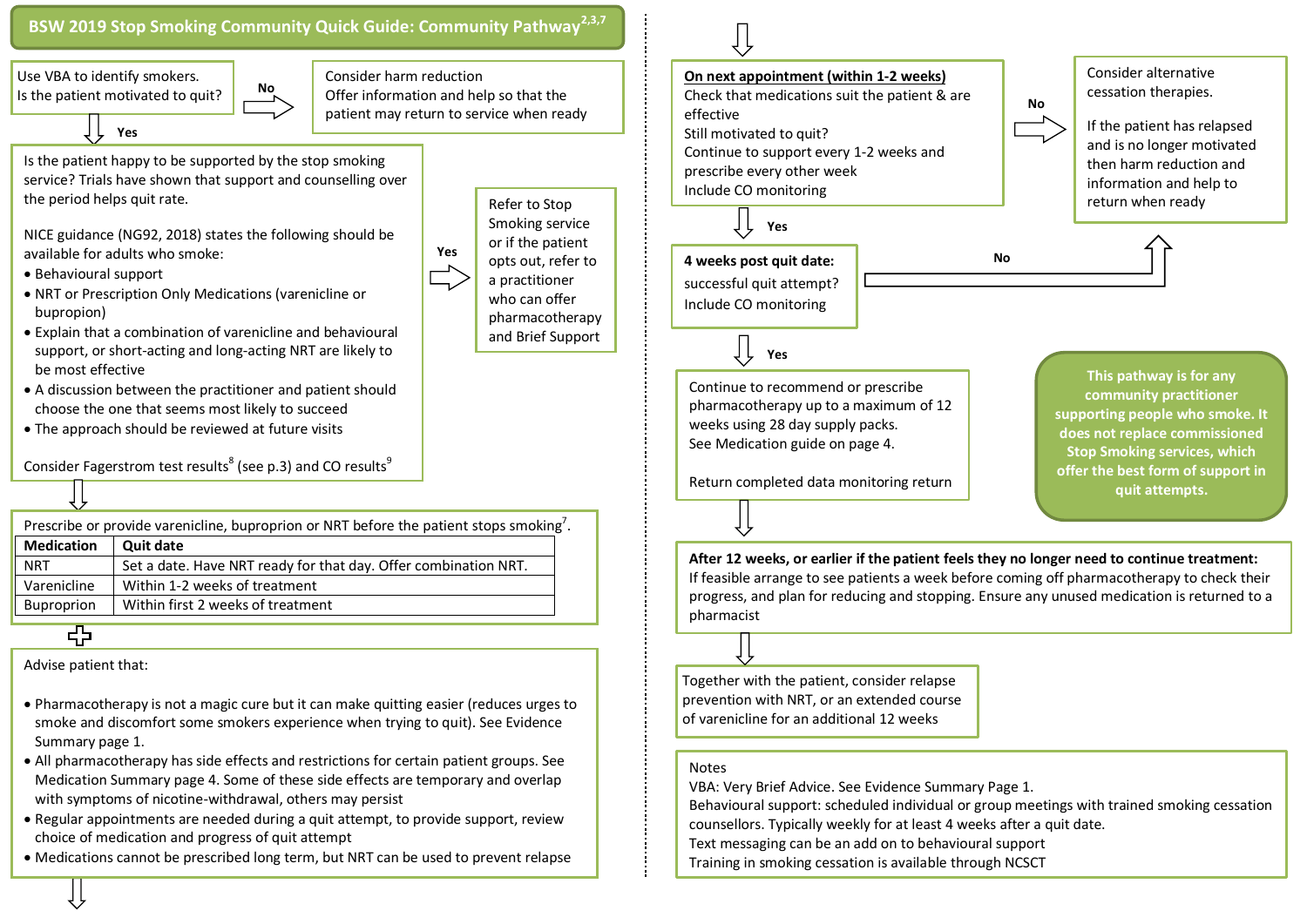| 1. Use VBA to identify                                          | <b>Fagerstrom Test</b>                                         |                |                                                                                           |                              |                                                           |   |                                                      |                |                                                    |                                     |                                                                       |              |
|-----------------------------------------------------------------|----------------------------------------------------------------|----------------|-------------------------------------------------------------------------------------------|------------------------------|-----------------------------------------------------------|---|------------------------------------------------------|----------------|----------------------------------------------------|-------------------------------------|-----------------------------------------------------------------------|--------------|
| smokers and offer<br>referral to Stop<br><b>Smoking Service</b> | How soon after waking<br>do you smoke your first<br>cigarette? |                | Do you find it difficult to<br>refrain from smoking in places<br>where it is not allowed? |                              | Which cigarette would<br>you hate to give up the<br>most? |   | <b>How many cigarettes</b><br>do you smoke in a day? |                | Do you smoke more<br>frequently in the<br>morning? |                                     | Do you smoke even<br>if you are ill in bed<br>for most of the<br>day? |              |
| 2. Assess nicotine                                              | Within 5 minutes                                               | 3              | Yes                                                                                       |                              | The one first thing in<br>the morning                     | 1 | 31 or more                                           |                | Yes                                                |                                     | Yes                                                                   |              |
| dependence using                                                | $5 - 30$ minutes                                               | 2 <sup>1</sup> | <b>No</b>                                                                                 | $\mathbf 0$                  | Any other                                                 | 0 | $21 - 30$                                            | $\overline{2}$ | <b>No</b>                                          | $\mathbf{0}$                        | <b>No</b>                                                             | $\mathbf{0}$ |
| <b>Fagerstrom test<sup>°</sup></b>                              | 31 to 60 minutes                                               |                |                                                                                           |                              |                                                           |   | $11 - 20$                                            |                |                                                    |                                     |                                                                       |              |
|                                                                 | More than 1 hour                                               | $\Omega$       |                                                                                           |                              |                                                           |   | 10 or less                                           | $\mathbf{0}$   |                                                    |                                     | <b>Total</b><br>score                                                 |              |
| When choosing medication consider smoking<br>З.                 | history, patient preference and Fagerstrom results             |                |                                                                                           | <b>Fagerstrom test score</b> | Dependency<br>Low dependency/light smoker                 |   |                                                      |                |                                                    | <b>References and Abbreviations</b> |                                                                       |              |

 **AND Consider how to provide behavioral support and regular review AND**

**Undertake CO monitoring<sup>9</sup>**

| <b>Fagerstrom test score</b> | <b>Dependency</b>                                         |  |  |  |  |
|------------------------------|-----------------------------------------------------------|--|--|--|--|
| $0 - 2$                      | Low dependency/light smoker                               |  |  |  |  |
| $3 - 4$                      | Low to moderate<br>dependency/light to moderate<br>smoker |  |  |  |  |
| $5 - 7$                      | Moderate dependency/smoker                                |  |  |  |  |
| ጸ - 10                       | Heavy dependency/smoker                                   |  |  |  |  |

Important points to consider:

- **4. Check general guidance, medication quick guide and BSW Stop Smoking pathway (pages 2- 4)**
- Most withdrawal effects (sleep disturbances, nausea, headache, dizziness and mouth ulcers) last no longer than 2-4 weeks. Withdrawal effects can mimic side effects of NRT.
- Behavioural support and pharmacotherapy have the best evidence; support can be provided by the local Stop Smoking Service, but patients may by identified by any practitioner using Very Brief Advice (VBA) who can prescribe and provide Brief Support and review throughout the treatment
- Combination (meaning dual) NRT therapy reduces withdrawal symptoms. Advocate for those who smoke more than 10 cigarettes per day. This is usually a patch with a quick-acting form of NRT.
- 12 -18 yrs: NRT are only licensed products, 18 yrs and older: bupropion/varenicline also licensed
- Pregnancy: avoid 24hr patches, liquorice gum, varenicline and bupropion
- Long term conditions (heart disease, diabetes, gastrointestinal disease, renal or liver disease): use NRT with caution BUT benefit of stopping smoking outweighs most risks of NRT.
- **S**upply 2-week quantities to cover until next appointment for follow-up support
- Subsequent prescriptions should be given only to people whose quit attempt is continuing. The circumstances around unsuccessful quit attempts should be considered when prescribing for future quit attempts
- E-cigarettes are currently not available on the NHS but swapping from cigarettes to vaping is better for an individual's health.
- New products and evolving evidence and guidance may change best practice. NCSCT offer valuable training, alongside resources listed in "References", and those from Stop Smoking services.
- 1. Public Health Outcome Framework. 2018 data.
- 2. NICE (NG92) Stop smoking interventions and services. 2018 Available from: <https://www.nice.org.uk/guidance/ng92>
- 3. NCSCT. National Centre for Smoking Cessation and Training **[http://www.ncsct.co.uk/pub\\_stop](http://www.ncsct.co.uk/pub_stop-smoking-medications.php)[smoking-medications.php](http://www.ncsct.co.uk/pub_stop-smoking-medications.php)**
- 4. Public Health England. Health Matters: Stopping Smoking – What Works? 2018
- 5. Vaping in England: evidence update summary. PHE. February 2019.
- **6.** BSW Formulary, available from: **<http://www.bswformulary.nhs.uk/>**
- 7. BNF and Summary of Product Characteristics (SPC): **[www.medicines.org.uk](http://www.medicines.org.uk/)**
- 8. Heatherto, et al. 1991 The Fagerström Test for Nicotine Dependence: a revision of the Fagerström Tolerance Questionnaire. British Journal of Addiction 86; 1119-27
- 9. Shahab et al. 2011. A randomized controlled trial of adding expired carbon monoxide feedback to brief stop smoking advice. Health Psychology. 30; 49-57

BSW: B&NES, Swindon and Wiltshire CPD: Cigarettes per day NCSCT: National Centre for Smoking Cessation and **Training** NRT: Nicotine Replacement Therapy VBA: Very Brief Advice